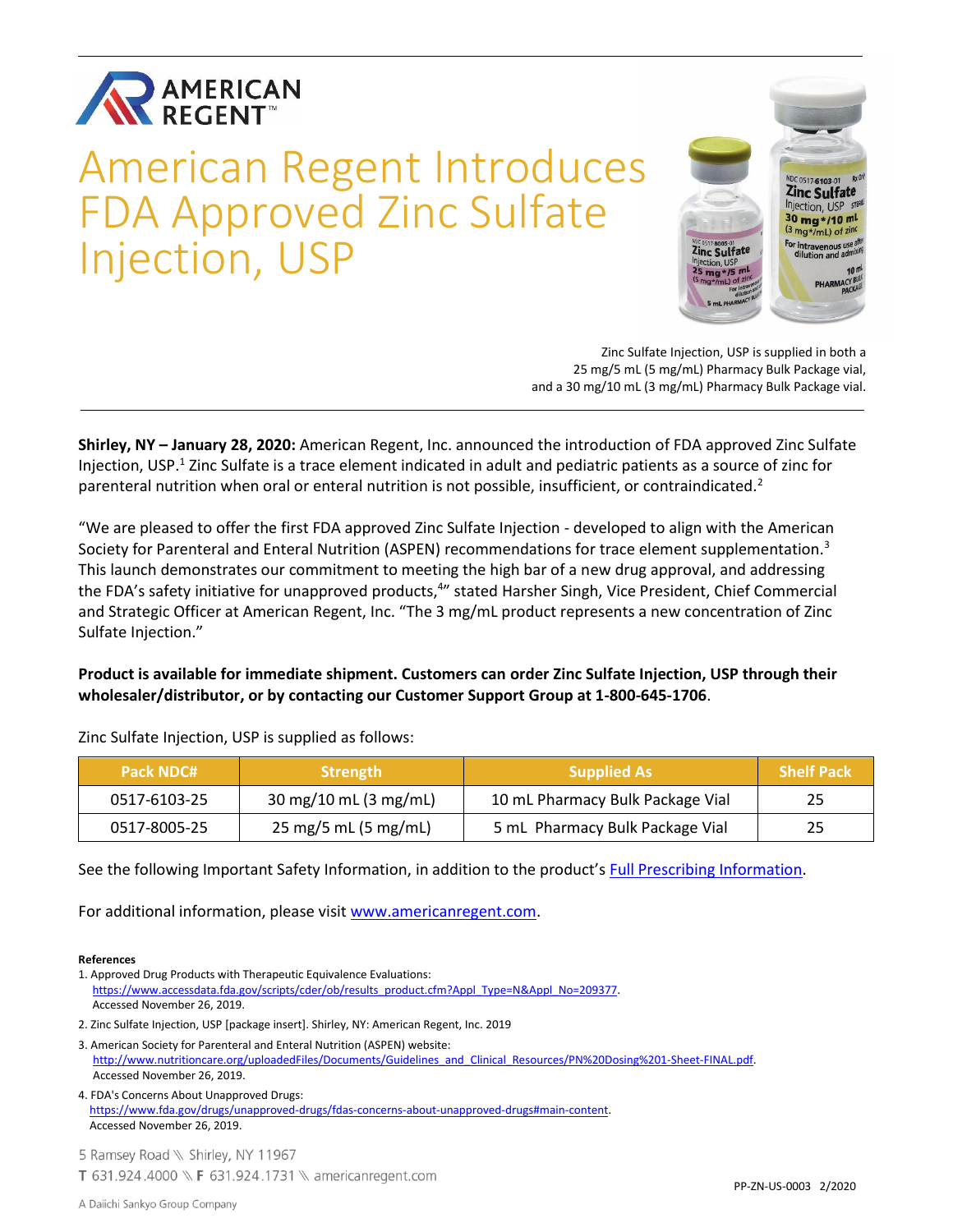# **ZINC SULFATE INJECTION, USP**

#### **For intravenous use**

# **INDIATIONS AND USAGE**

Zinc Sulfate is a trace element indicated in adult and pediatric patients as a source of zinc for parenteral nutrition when oral or enteral nutrition is not possible, insufficient, or contraindicated.

Zinc Sulfate Injection is supplied as a pharmacy bulk package for *admixing use* only. It is *not for direct intravenous infusion.*

# **IMPORTANT SAFETY INFORMATION**

#### **CONTRAINDICATIONS**

Zinc Sulfate Injection is contraindicated in patients with known hypersensitivity to zinc.

#### **WARNINGS AND PRECAUTIONS**

**Pulmonary Embolism due to Pulmonary Vascular Precipitates:** If signs of pulmonary distress occur, stop the infusion and initiate a medical evaluation. The infusion set and catheter should be checked periodically for precipitates.

**Vein Damage and Thrombosis:** Zinc Sulfate Injection has a low pH and must be prepared and used as an admixture in PN solutions. Solutions with osmolarity of 900 mOsm/L or more must be infused through a central venous catheter.

**Aluminum Toxicity:** Zinc Sulfate Injection contains aluminum that may be toxic. Aluminum may reach toxic levels with prolonged parenteral administration if kidney function is impaired. Preterm infants are particularly at risk for aluminum toxicity because their kidneys are immature, and they require large amounts of calcium and phosphate solutions, which also contain aluminum.

**Monitoring and Laboratory Tests:** Monitor Zinc concentrations, fluid and electrolyte status, serum osmolarity, blood glucose, liver and kidney function, blood count and coagulation parameters throughout treatment.

**Copper Deficiency:** Several post-marketing cases have reported that high doses of supplemental zinc (approximately 10 times the recommended dosage of 3 mg/day Zinc Sulfate Injection in adults) taken over extended periods of time (i.e., months to years) may result in decreased enteral copper absorption and copper deficiency.

**Hypersensitivity Reactions:** If hypersensitivity reactions occur, discontinue Zinc Sulfate Injection and initiate appropriate medical treatment.

#### **ADVERSE REACTIONS**

No zinc-related adverse reactions have been reported in clinical studies or postmarketing reports in patients receiving intravenously administered PN solutions containing zinc sulfate within the recommended dosage range.

#### **USE IN SPECIFIC POPULATIONS**

**Pregnancy:** Risk Summary: Administration of the recommended dose of Zinc Sulfate Injection in PN is not expected to cause major birth defects, miscarriage, or adverse maternal or fetal outcomes.

**Lactation:** Risk Summary: Zinc is present in human milk. There is no information on the effects of zinc sulfate on milk production. The developmental and health benefits of breastfeeding should be considered along with the mother's clinical need for Zinc Sulfate Injection and any potential adverse effects on the breastfed infant from Zinc Sulfate Injection or from the underlying maternal condition.